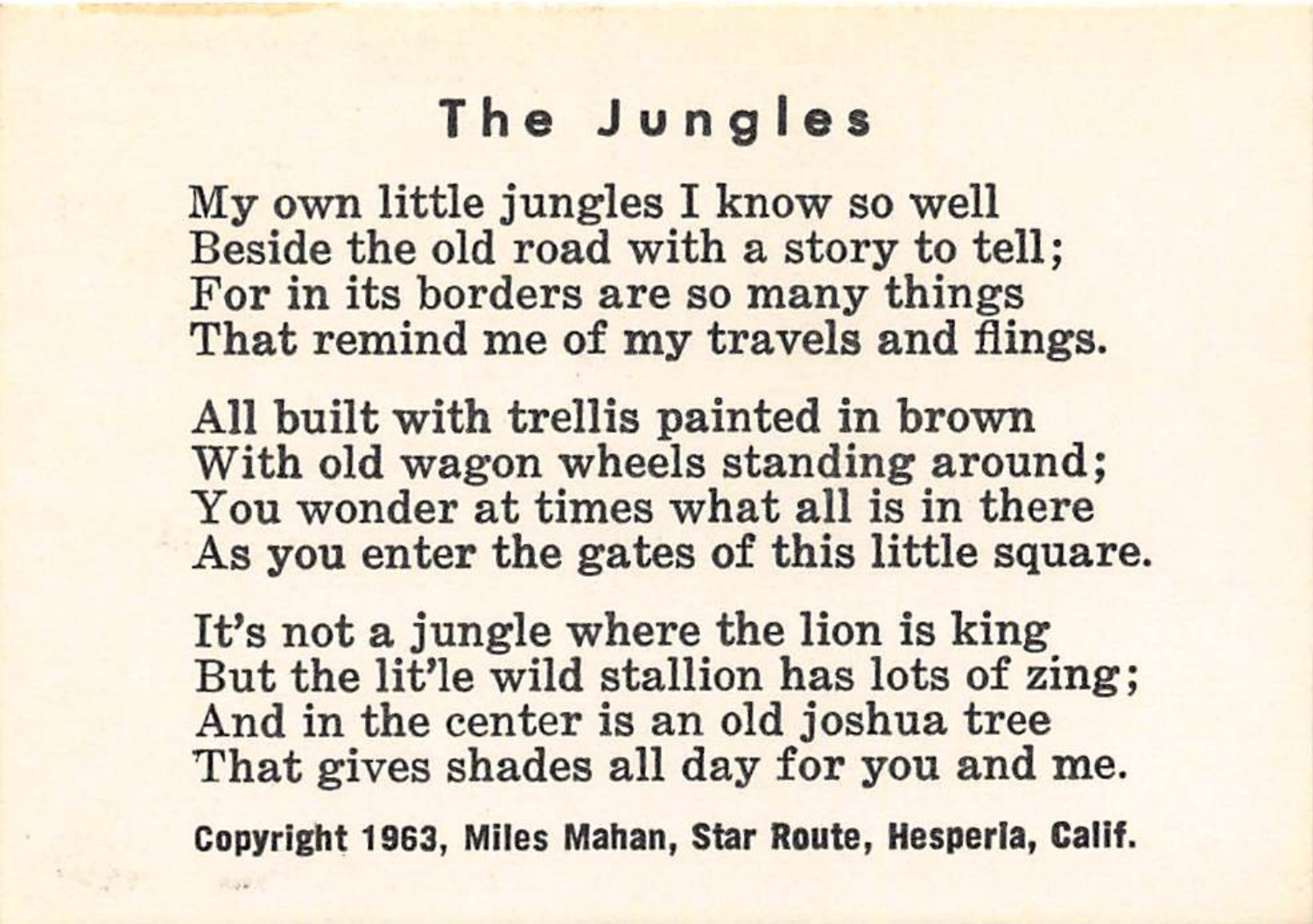#### The Plymouth Car

Twenty-one years have come and gone But the little old Plymouth still runs on; In Barstow we bought it that long ago When we rode herd with a Cowboy show.

It's been so faithful this Plymouth car Always ready to go and traveling so far; Victor Valley to Dallas and never late To make the Rodeos on the opening date.

My little 41 Plymouth still has a heart There comes the day when we must part; One more Roundup with ease and grace Then you see a new Plymouth in its place.

Copyright 1963, Miles Mahan, Star Route, Hesperia, Calif.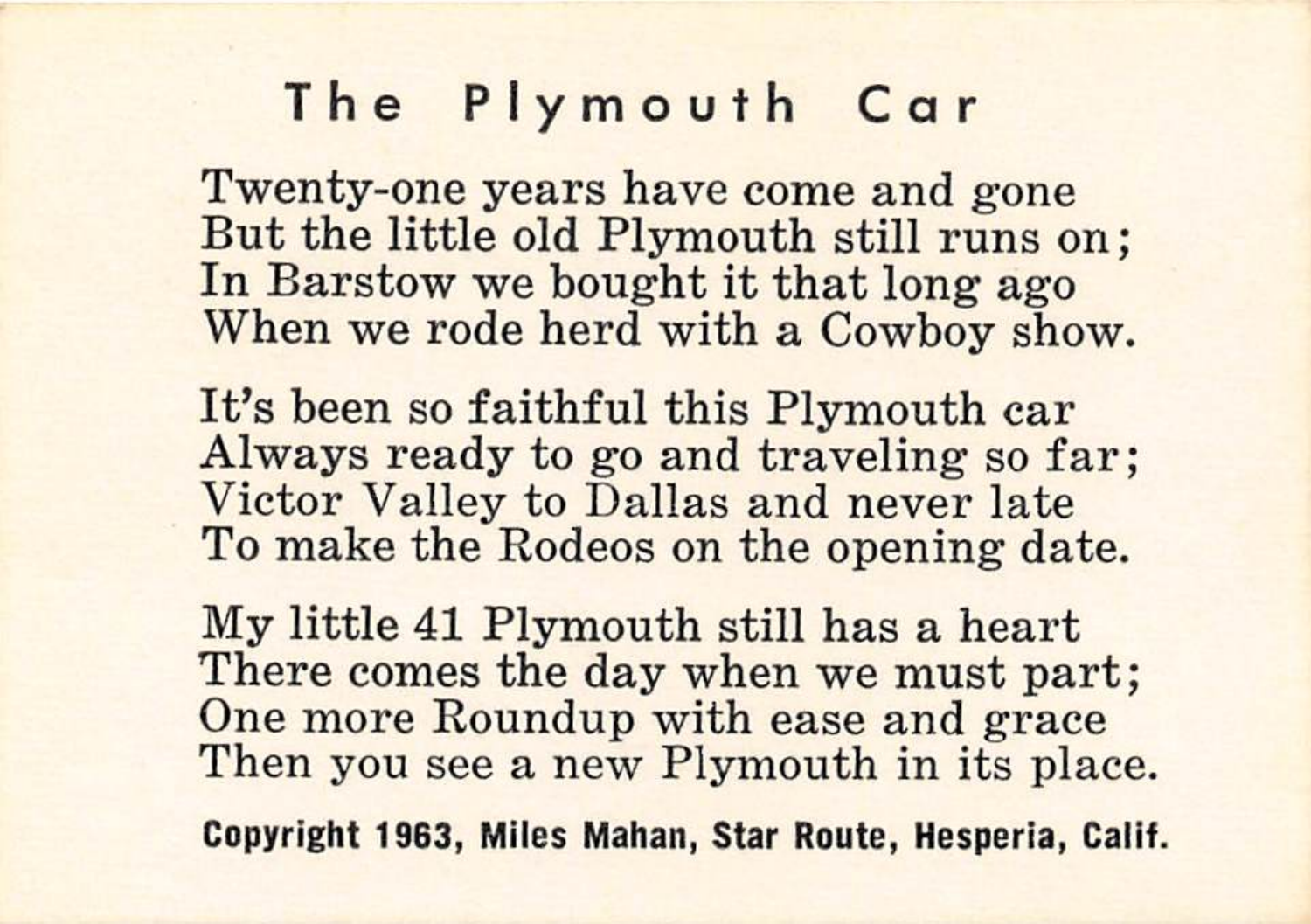# The Hula Girl

One day we found her in a heap Poor friendless girl so sound asleep. How long she slept no one knows All we saw were her pretty pink toes.

I asked the man if we could buy And brought her to the desert high, Here she does the twist to please I asked the manufacturer and the manufacturer and the manufacturer and the manufacturer and the manufacturer and the manufacturer and the manufacturer and the manufacturer and the manufacturer and the manufacturer and the

As people travel through the state How truly well they know her fate, For traveler who will ever be the wiser Her heart was saved by the supervisors.

The bathing girls have pretty knees But the Hula Girl is not like these: She is just as pretty in every way— And in the desert she will always stay.

Copyright 1964, Miles Mahan, Star Route, Hesperia, Calif.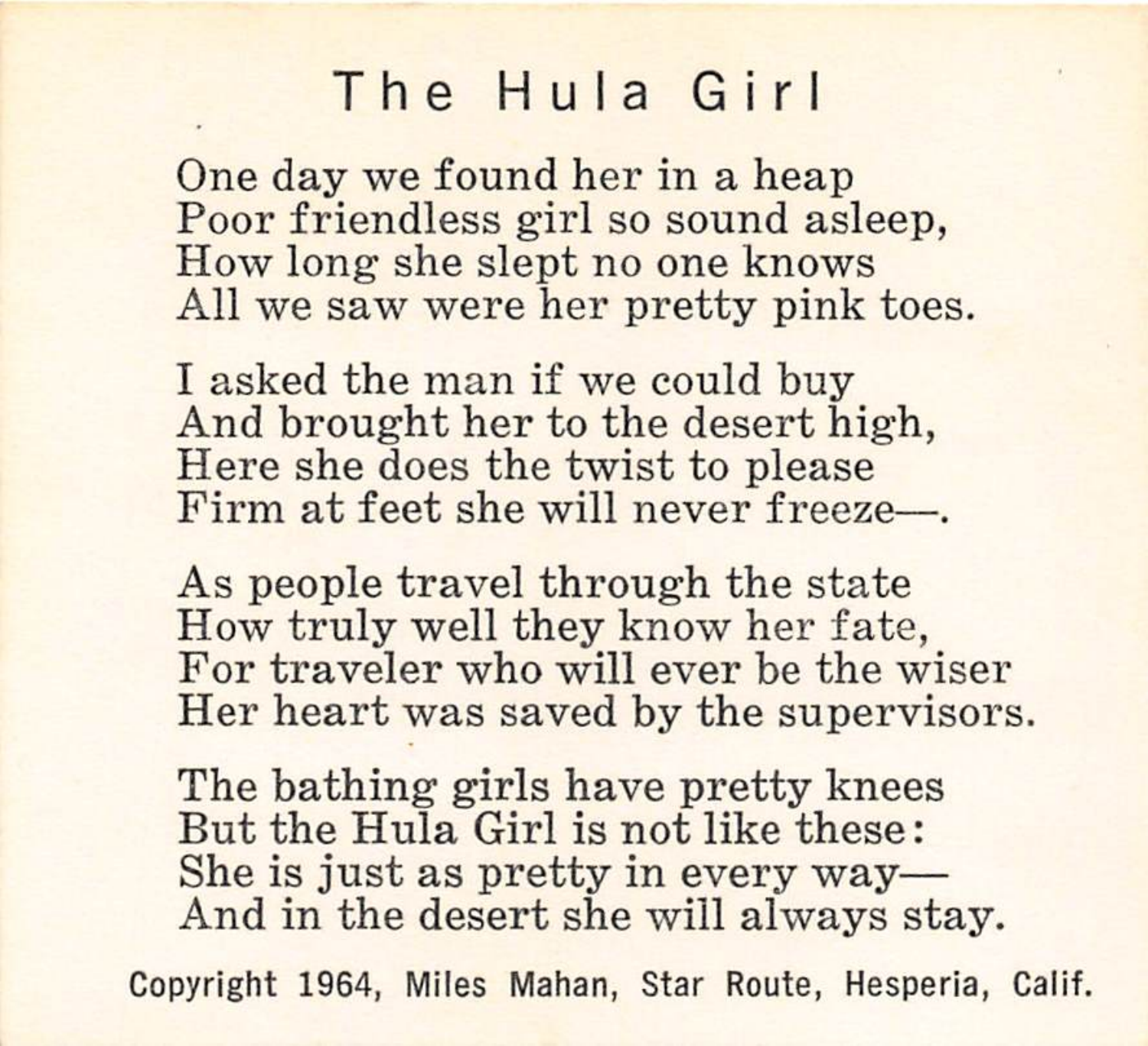## Moonlight on the Desert

Moonlight on the desert as we look across the land Our gaze goes far beyond the sage and teeming sand; We think of the wonders and the glory of this land<br>Only nature grew the bush before us where we stand.

From the trailer window you see the joshua's arm And the cotton on the creosote lends an added charm; You hear the native animals but it causes no alarm They roam around your place and never do you harm.

Soon water will be coming to fulfill another dream To bring wealth to man and to make the desert green; But who can ever plan what the eve has never seen For only God above knows the source of every stream.

It is moonlight on the desert with its grand display While the brightly shining stars are passing in array; Across the blue horizon we walk a narrow pathway Then we know we have a picture no artist can portray.

Copyright 1963, Miles M. Mahan, Star Route, Hesperia, Calif. Across the blue horizon we walk a narrow pathway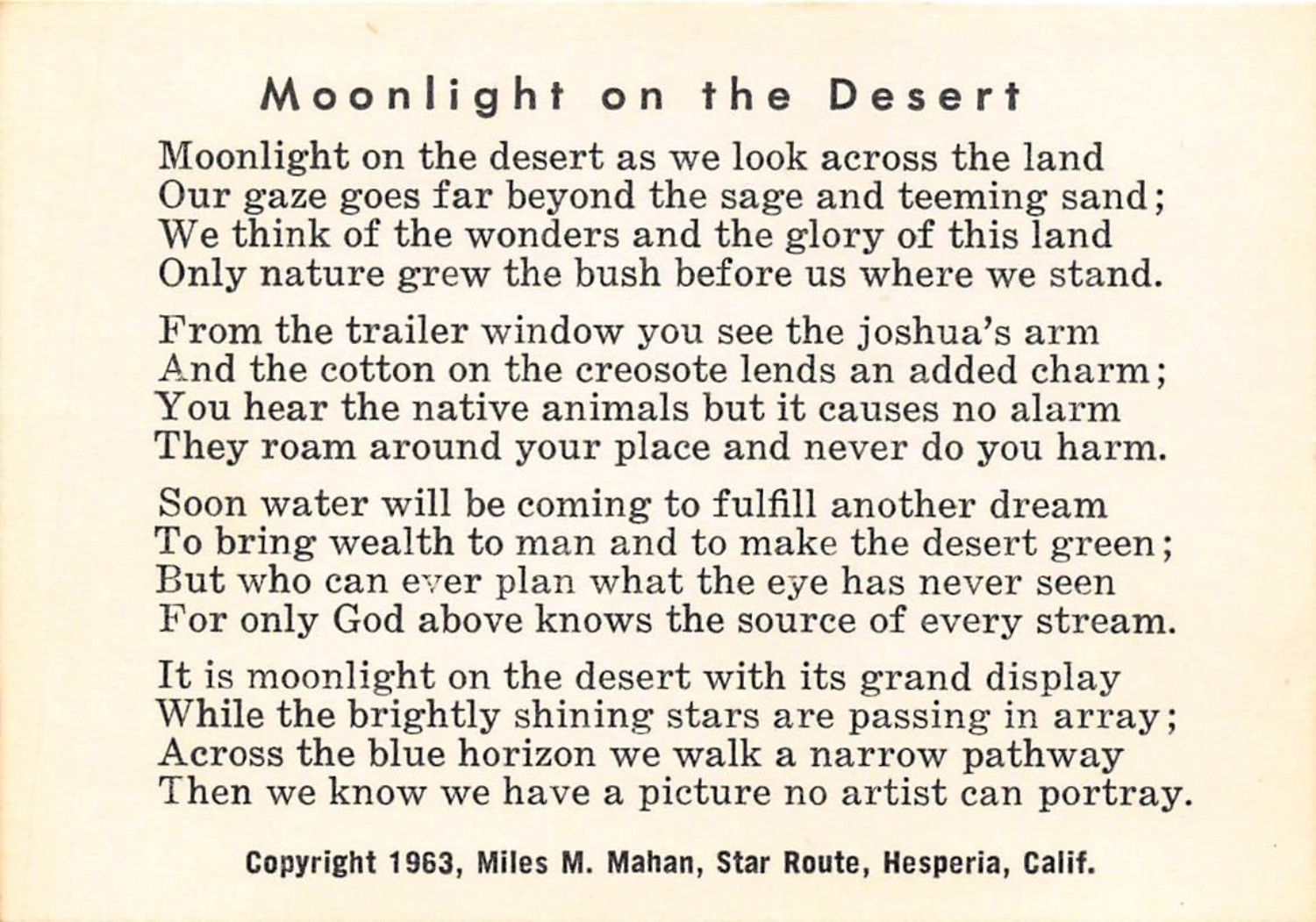## The Lonely Kitten

A light rain was falling on the ground When across the Freeway I heard a sound; Of a Lonely Kitten who had lost it's way<br>For some people had left it and drove away.

It was quite late and the traffic was light It was quite face and the trainc was fight<br>As I searched the ground from left to right On some papers I found a kitten so white<br>For its eyes just glistened in the moonlight.

The milk I heated but it wouldn't drink The mirk I heated but it wouldn't drink So I faid it on my coat and began to think Who would want this little kitten to keep<br>And when I turned to look it was fast asleep.

Early to a nice restaurant I went to eat And told the kitten story to a couple so neat; After they saw it, the lady's eyes just lit<br>She held it to her cheek and said. "I'll take it".

Copyright 1964, Miles M. Mahan, Star Route, Hesperia, Cal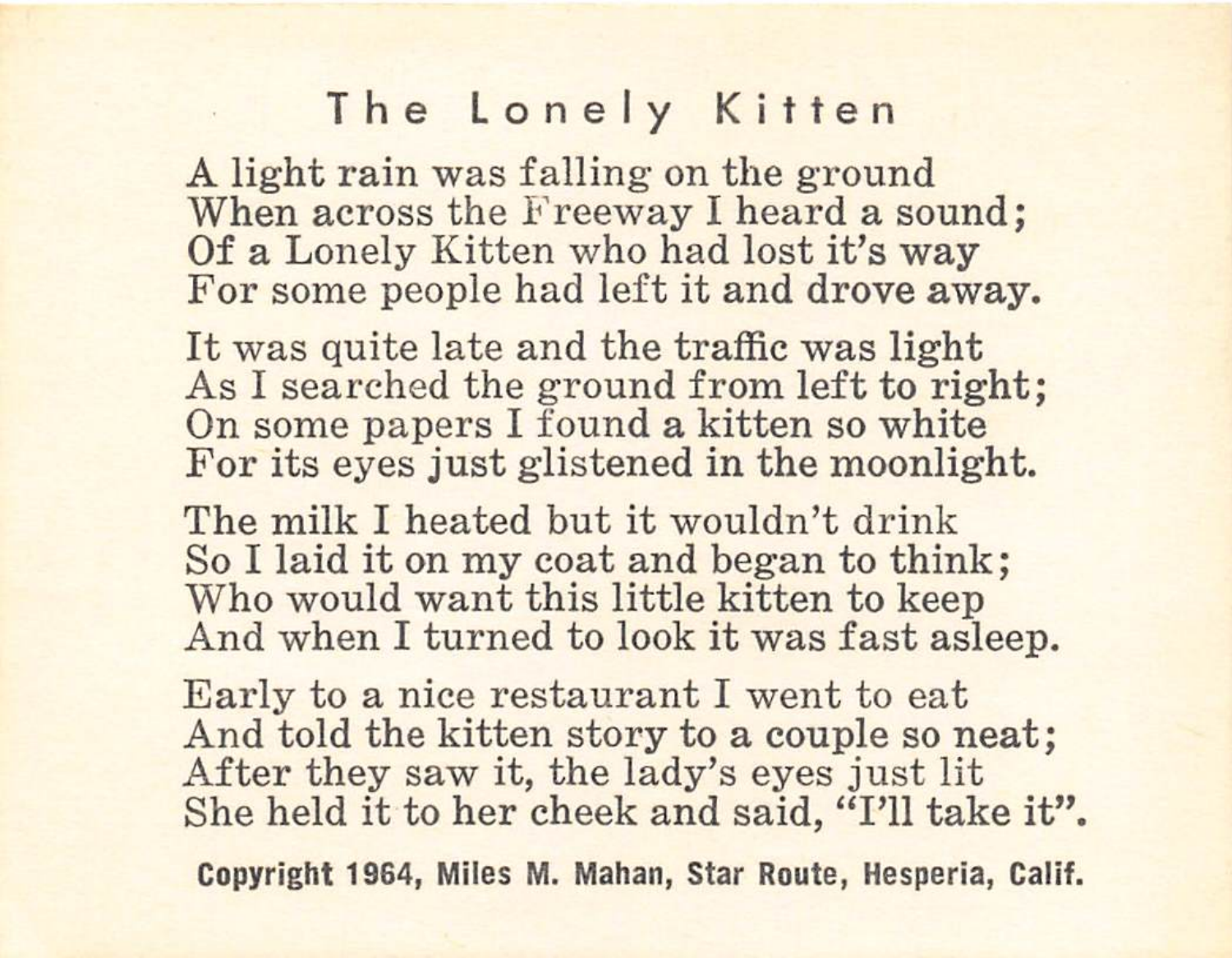#### The Desert Place

I tell of my place along the highway Out in the desert where I love to stay: The fence you see was built one day With some old used lumber thrown away.

Inside the pretty yard and all around Are buck wheat plants that do abound: While a lit'le walk bordered with rocks Leads to a door you are welcome to knock.

The cottage type trailer is 20 feet long From a man I bought it for almost a song: It's painted white and trimmed in green With striped awnings that are plainly seen.

You may feel at home and play around On a nine hole course with sandy ground: Where balls 'n clubs are furnished free. And on each green there is a joshua tree.

Copyright 1963, Miles Mahan, Star Route, Hesperia, Calif.